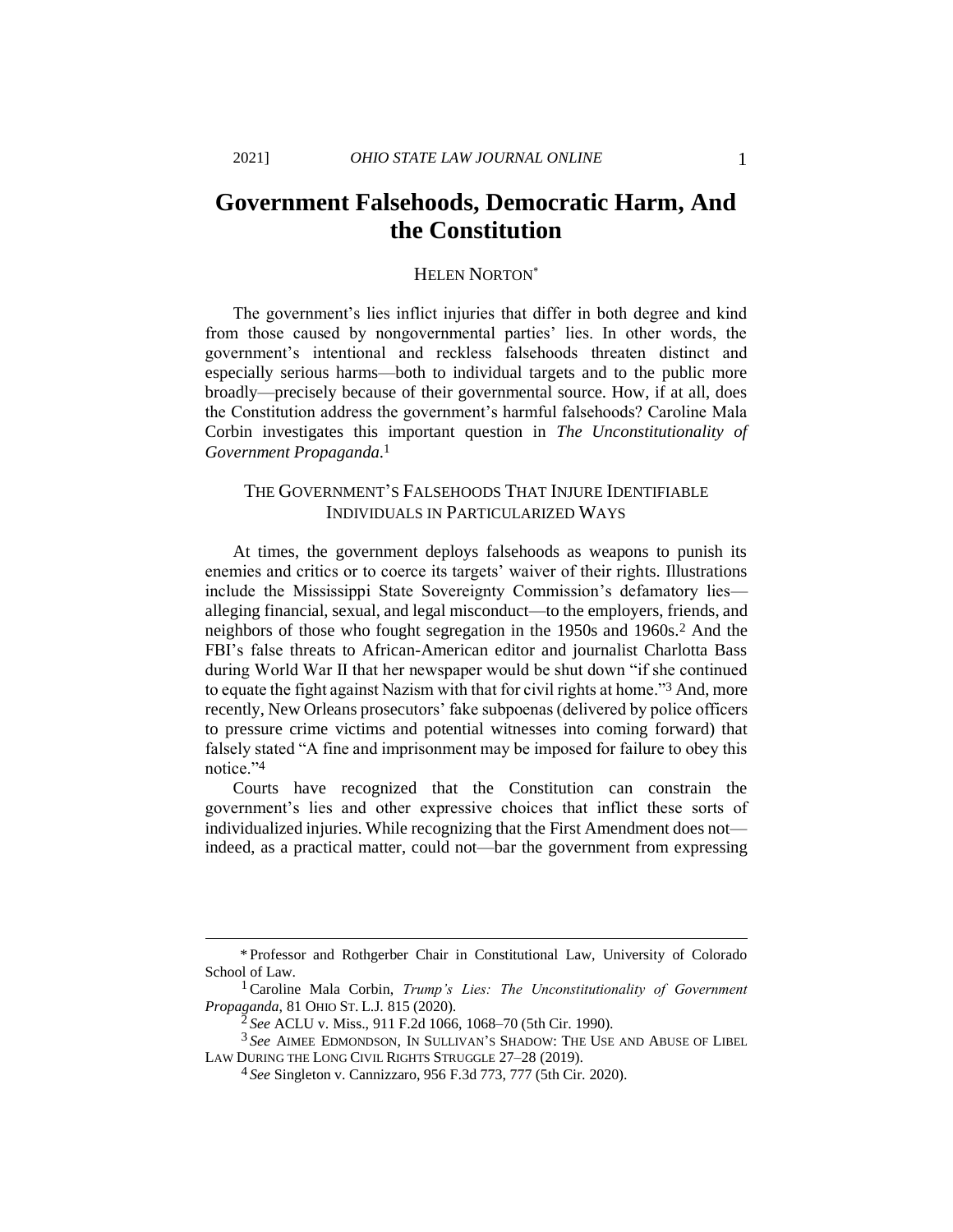its own views when doing the government's business,<sup>5</sup> the Supreme Court has also clarified that

[A] government's ability to express itself is [not] without restriction. Constitutional and statutory provisions outside of the Free Speech Clause may limit government speech. And the Free Speech Clause itself may constrain the government's speech if, for example, the government seeks to compel private persons to convey the government's speech.6

More specifically, courts have held that the government violates the Free Speech Clause when its falsehoods cause nongovernmental third parties to fire or otherwise retaliate against its critics, when its verbal "campaigns of harassment and humiliation" are reasonably likely to deter its targets' protected speech, and when its threats of punishment silence its critics' speech as effectively as actual punishment.<sup>7</sup>

The Due Process Clause offers an additional check on governmental lies that effectively deprive their targets of their liberties. Examples include law enforcement officers' lies to those in custody that coerce their targets' involuntary waiver of constitutional rights, and governmental falsehoods that deny their targets' meaningful exercise of voting rights or unduly burden women's exercise of their reproductive rights.<sup>8</sup>

### THE GOVERNMENT'S FALSEHOODS THAT INFLICT DEMOCRATIC HARM

In contrast, some of the government's falsehoods inflict collective harms upon the general public. More specifically, the government's intentional or reckless falsehoods can frustrate democratic self-governance when they deny the public the information it needs to hold the government accountable for its performance. Think, for example, of the government's lies told to stymie political and legal accountability for its misconduct. [Think too of governmental](https://perma.cc/6LQF-EWRK)  [efforts to undermine public confidence in truth-seeking institutions—](https://perma.cc/6LQF-EWRK)[like the](https://perma.cc/H3QD-SJJ6)  [press, inspectors general, health professionals, and scientists more generally](https://perma.cc/H3QD-SJJ6) that may challenge the government's preferred narrative. Examples here include the government's false attacks on its critics, opponents, and watchdogs,<sup>9</sup> as well as [its falsehoods about a wide variety of facts that seek not only to persuade](https://perma.cc/R77P-C3ZR) 

<sup>5</sup> Walker v. Texas Div., Sons of Confederate Veterans, Inc., 576 U.S. 200, 207–08 (2015) ("[W]hen government speaks, it is not barred by the Free Speech Clause from determining the content of what it says . . . . Were the Free Speech Clause interpreted otherwise, government would not work.").

<sup>6</sup> *Id.* at 208.

<sup>7</sup> *See* HELEN NORTON, THE GOVERNMENT'S SPEECH AND THE CONSTITUTION 156–82 (2019) (detailing these cases).

<sup>8</sup> *See id.* at 135–46 (discussing these applications).

<sup>9</sup> *See id.* at 156–63 and 176–82 (documenting examples); RonNell Andersen Jones & Lisa Grow Sun, *Enemy Construction and the Press*, 49 ARIZ. ST. L.J. 1301 (2017) (documenting the Trump Administration's attacks on the press).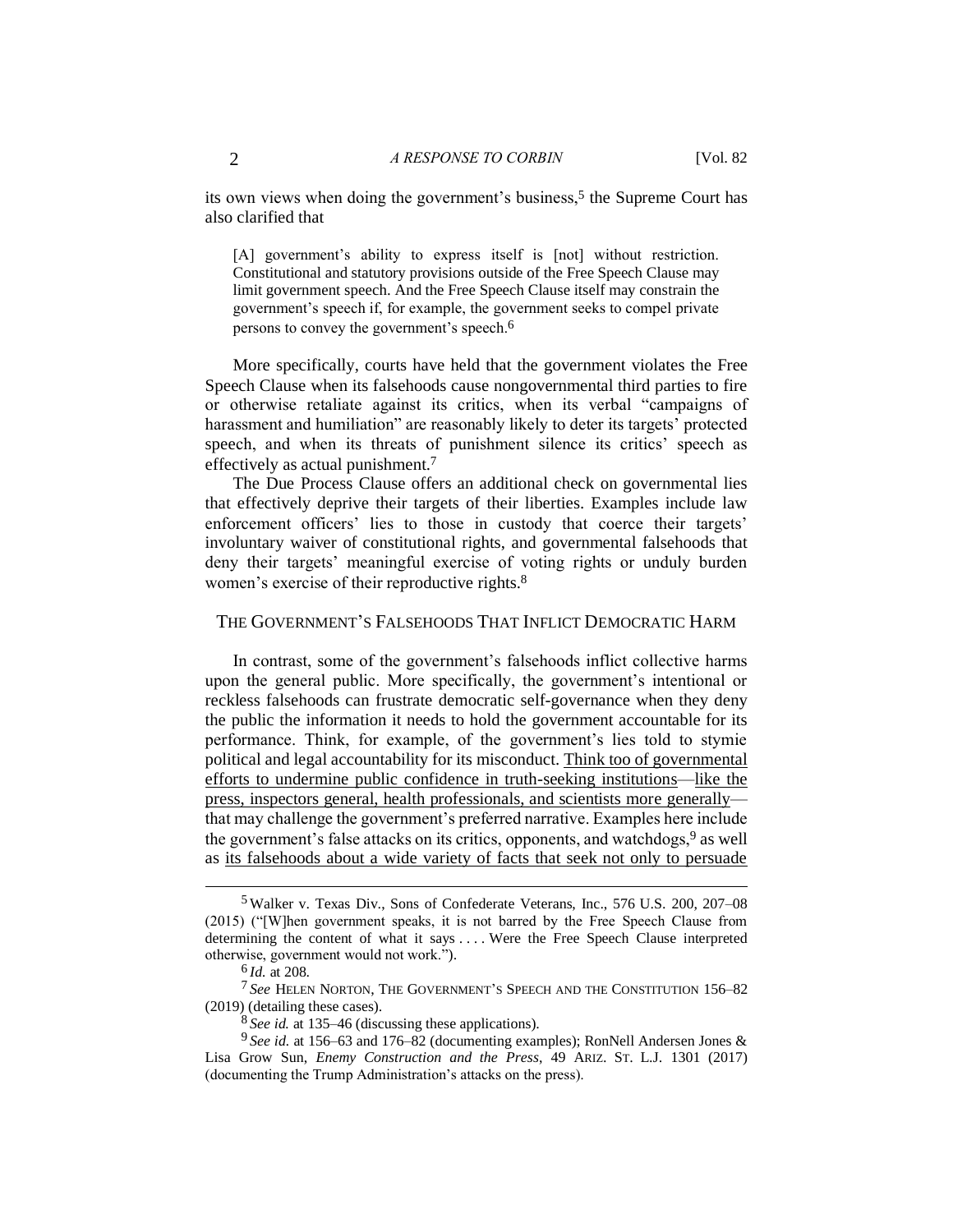[listeners that a particular false assertion is true but also to inculcate listeners'](https://perma.cc/R77P-C3ZR)  [doubt about the possibility of truth more generally.](https://perma.cc/R77P-C3ZR) To be sure, U.S. government speakers are not alone in exploiting these sorts of lies for partisan ends, as these expressive strategies feature prominently in the playbook of authoritarian regimes that spread "disinformation" for political and military ends.<sup>10</sup>

Professor Corbin rightly worries about the government's falsehoods that interfere with democratic functions and institutions. As she explains:

We are able to hold our government officials accountable because we can vote them, or those who appointed them, out of office. In order for our consent-byvote to be genuine, we need to know what those entrusted to serve us have done. By making it harder to unearth the truth and harder to see it and believe it when it does see the light of day, government propaganda hampers this fundamental democratic process.11

#### Additionally, she writes:

[T]he onslaught of government propaganda destabilizes truth itself, which not only hinders the press's ability to perform its watchdog function, but also discourages people from even seeking the truth in the first place. Indeed, this destabilization of truth, along with repetition, cognitive shortcuts, echo chambers, and motivated reasoning, helps explain why government propaganda succeeds. The end result is failure to hold government accountable. Instead of an informed electorate giving or withholding its genuine consent at the ballot box, an ill-informed electorate may be giving or withholding a manipulated or falsified consent.12

The government's falsehoods thus inflict *democratic harm* when they deny the public the information necessary to hold the government accountable for its misconduct, undermine citizens' ability to make informed voting choices, sabotage the policymaking process when participants cannot rely on others' assertions, and foster public cynicism about (and disengagement from) democratic self-governance.<sup>13</sup>

These falsehoods inflict democratic harm not only by frustrating the people's ability to translate their preferences into political change, but also by breaching the relationship of trust between governors and governed promised by a healthy democracy. "The people are the source of the government's authority and (under various substantial restrictions) even of its policies," moral philosopher Bernard Williams reminds us. "Government is in some sense a trust; there is a special relationship between government and people, and it is a

<sup>&</sup>lt;sup>10</sup> See TOM GINSBURG & AZIZ HUQ, HOW TO SAVE A CONSTITUTIONAL DEMOCRACY 80–81 (2018); STEVEN LEVITSKY & DANIEL ZIBLATT, HOW DEMOCRACIES DIE 106 (2018).

<sup>11</sup>Corbin, *supra* note 1 at 357

<sup>12</sup> *Id*. at 354.

<sup>13</sup> *See* JOHN L. MEARSHEIMER, WHY LEADERS LIE 84–86 (2011).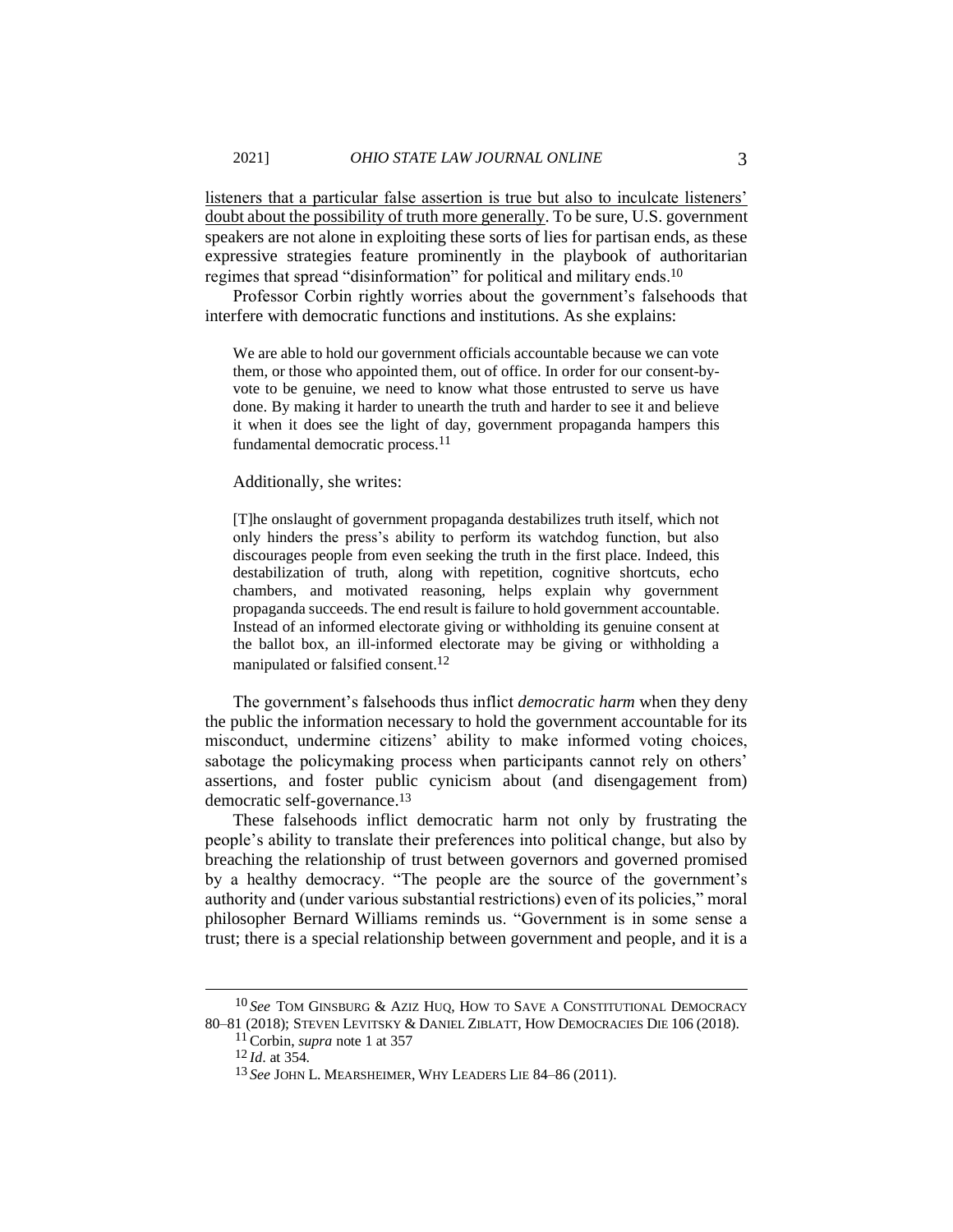violation of this conception for secrecy or falsehood to come between trustee and people."<sup>14</sup>

In short, we expect our government to refrain from speaking in ways that frustrate democracy. Whether our expectations are constitutionally enforceable, however, is a separate question.

# NONCONSTITUTIONAL REMEDIES FOR THE DEMOCRATIC HARMS OF THE GOVERNMENT'S FALSEHOODS

Of course, courts are neither the only nor necessarily the best recourse when we're unhappy, even infuriated, with our government and its expressive choices. Other government actors can (and sometimes do) address some of the government's lies through statute, counter-speech, even impeachment.<sup>15</sup> And nongovernmental actors can (and sometimes do) exercise their power to resist and rebut the government's destructive speech. To illustrate, in the summer of 2020 as I write this essay, social media platform Twitter labeled two of President Trump's posts regarding mail-in voting as ["potentially misleading,](https://perma.cc/SHU6-RFVD)" and shortly thereafter tagged Trump's tweets on the George Floyd protests in Minneapolis with a warning that the tweet ["violated the Twitter Rules about glorifying](https://twitter.com/realDonaldTrump/status/1266231100780744704)  [violence.](https://twitter.com/realDonaldTrump/status/1266231100780744704)" At the same time, [Facebook CEO Mark Zuckerberg's refusal to](https://perma.cc/6GBC-P45F)  [moderate Trump's posts](https://perma.cc/6GBC-P45F) met with angry outcries by many of its current and former employees: [some Facebook employees threatened to resign if Mr.](https://perma.cc/3CUT-PTFB)  [Zuckerberg did not reverse his position, while others participated in a virtual](https://perma.cc/3CUT-PTFB)  [walkout in protest.](https://perma.cc/3CUT-PTFB) Whether any of these efforts will influence the government's expressive choices, or the democratic harm they sometimes inflict, remains to be seen.

<sup>&</sup>lt;sup>14</sup> BERNARD WILLIAMS, TRUTH AND TRUTHFULNESS: AN ESSAY IN GENEALOGY 210 (2002); *see also* SEANA VALENTINE SHIFFRIN, SPEECH MATTERS: ON LYING, MORALITY, AND THE LAW 198 (2015) ("Politically, those in charge of putting our joint moral commitments into action and enforcing them—namely, state officials—are well placed to serve as points of triangulation, expositors, and repositories of our best information about the law and its moral and political underpinnings. We need salient common sources of information to help us locate the relevant moral and legal facts and to identify the content of the joint perception of those facts. We also need to know that officials *believe* these to be the relevant facts, if those officials are to merit the role of a legitimate political (not merely epistemic) authority. Thus, state officials, at least in a democracy, must aspire to be relevant epistemic authorities on the law and on at least that aspect of morality embodied in law. We *should* be able to rely on their transmissions about the content of law, legally relevant morality, and legally relevant facts.").

<sup>15</sup> *See* NORTON, *supra* note 7, at 220–31 (detailing an array of nonconstitutional responses to the government's destructive speech); Katherine Shaw, *Impeachable Speech*, 70 EMORY L.J. (forthcoming 2020) (explaining how the efforts to impeach Presidents Andrew Johnson, Richard Nixon, and Bill Clinton "encompassed, among other things, public presidential rhetoric—lies and misrepresentations; statements that took aim at Congress or undermined the rule of law").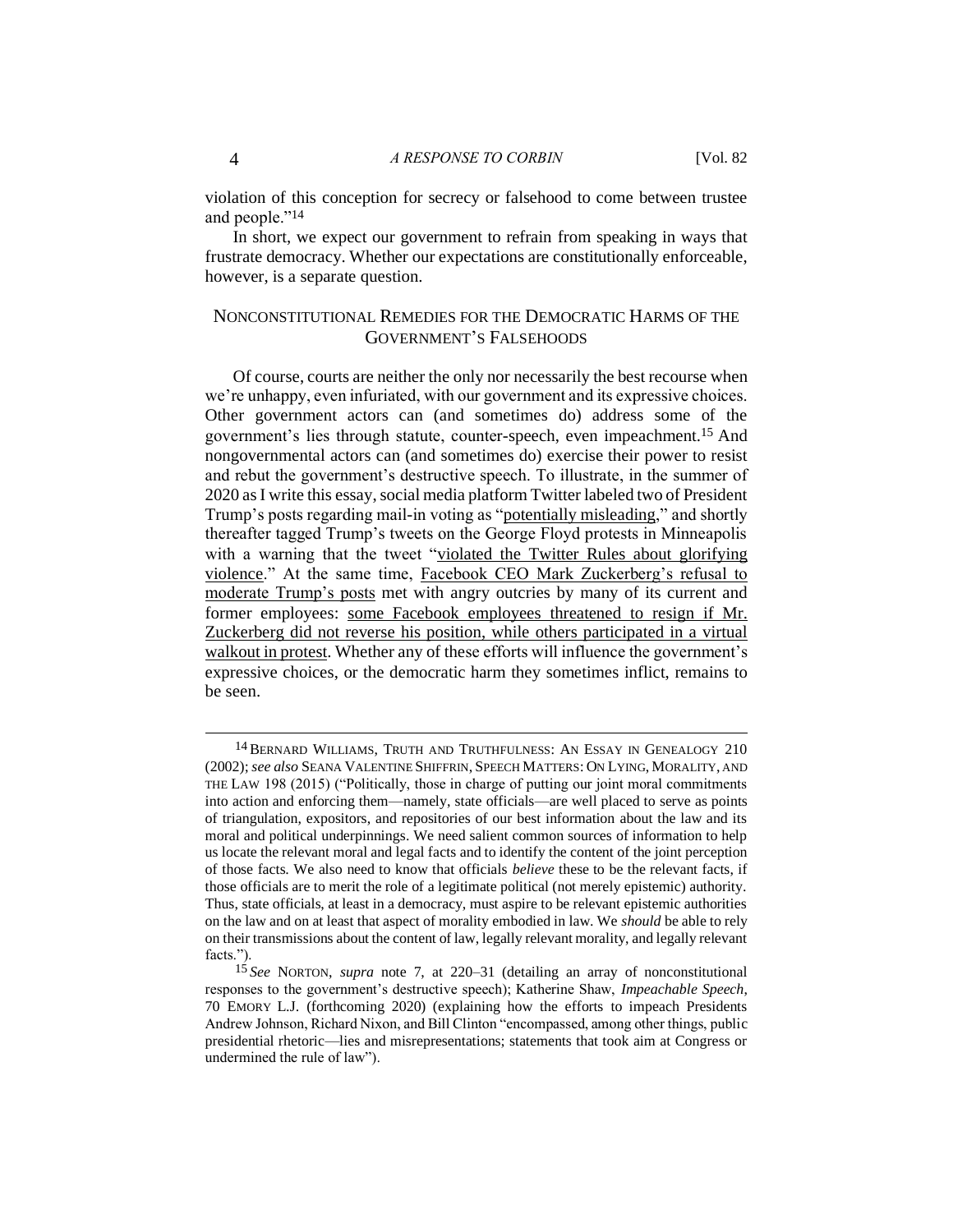This might lead one to think that the government's falsehoods call for political solutions (like campaigning and voting against governmental liars) rather than legal solutions that take the form of constitutional litigation. But the better understanding, in Corbin's opinion—and mine—is that the Constitution has something to say about the government's choices that subvert democracy. Indeed, political remedies offer limited respite from the democratic harms of the government's lies that successfully thwart political accountability, and the government has additional political incentive to engage in these lies when its preferred constituencies reward them. Judicial review thus provides a critically important check on the government's choices that inflict democratic harm while evading democratic accountability. Along these lines, many thoughtful commentators have wrestled with how and when the Constitution constrains the government's choices that inflict collective democratic harm in contexts like campaign finance reform, gerrymandering, and election law more generally.<sup>16</sup>

## CONSTITUTIONAL RESPONSES (AND THEIR LIMITS) TO THE DEMOCRATIC HARMS OF THE GOVERNMENT'S FALSEHOODS

Even so, constitutional law is notoriously limited in its ability to address diffuse or collective harms. The democratic harms of the government's falsehoods thus resist redress through traditional constitutional litigation precisely because those harms are so large and generalized in scope.

Some background may be of help. As a threshold matter, the Supreme Court's justiciability doctrine holds that federal courts do not have the constitutional power to adjudicate a claim unless the plaintiff alleges a "concrete and particularized," rather than generalized, injury.<sup>17</sup> This doctrine seeks, among other objectives, to channel collective grievances to the political process for redress. For this reason, the government's falsehoods that inflict more concrete and individualized harms may be more amenable to constraint through constitutional litigation<sup>18</sup> than its falsehoods that inflict democratic, and thus more generalized, harms.

A related question involves whether and when nongovernmental speakers' lies threaten harm sufficient to justify the government's punishment consistent

<sup>16</sup> *See* United States v. Carolene Prods. Co., 304 U.S. 144, 153 n.4 (1938) (noting that "prejudice against discrete and insular minorities may be a special condition, which tends seriously to curtail the operation of those political processes ordinarily to be relied upon to protect minorities, and which may call for a correspondingly more searching judicial inquiry"); *see generally* JOHN HART ELY, DEMOCRACY AND DISTRUST: A THEORY OF JUDICIAL REVIEW (1980) (emphasizing the importance of judicial review to protect those who are unable to protect themselves from majorities through the political process).

 $17$  Lujan v. Defenders of Wildlife, 504 U.S. 555, 560 (1992).

<sup>18</sup> *See, e.g.*, Joint Anti-Fascist Refugee Comm. v. McGrath, 341 U.S. 123 (1951) (recognizing organizational challengers' standing based on their allegations that the federal government's speech designating them as Communist front organizations injured their reputation, and thus their ability to recruit members and raise funds).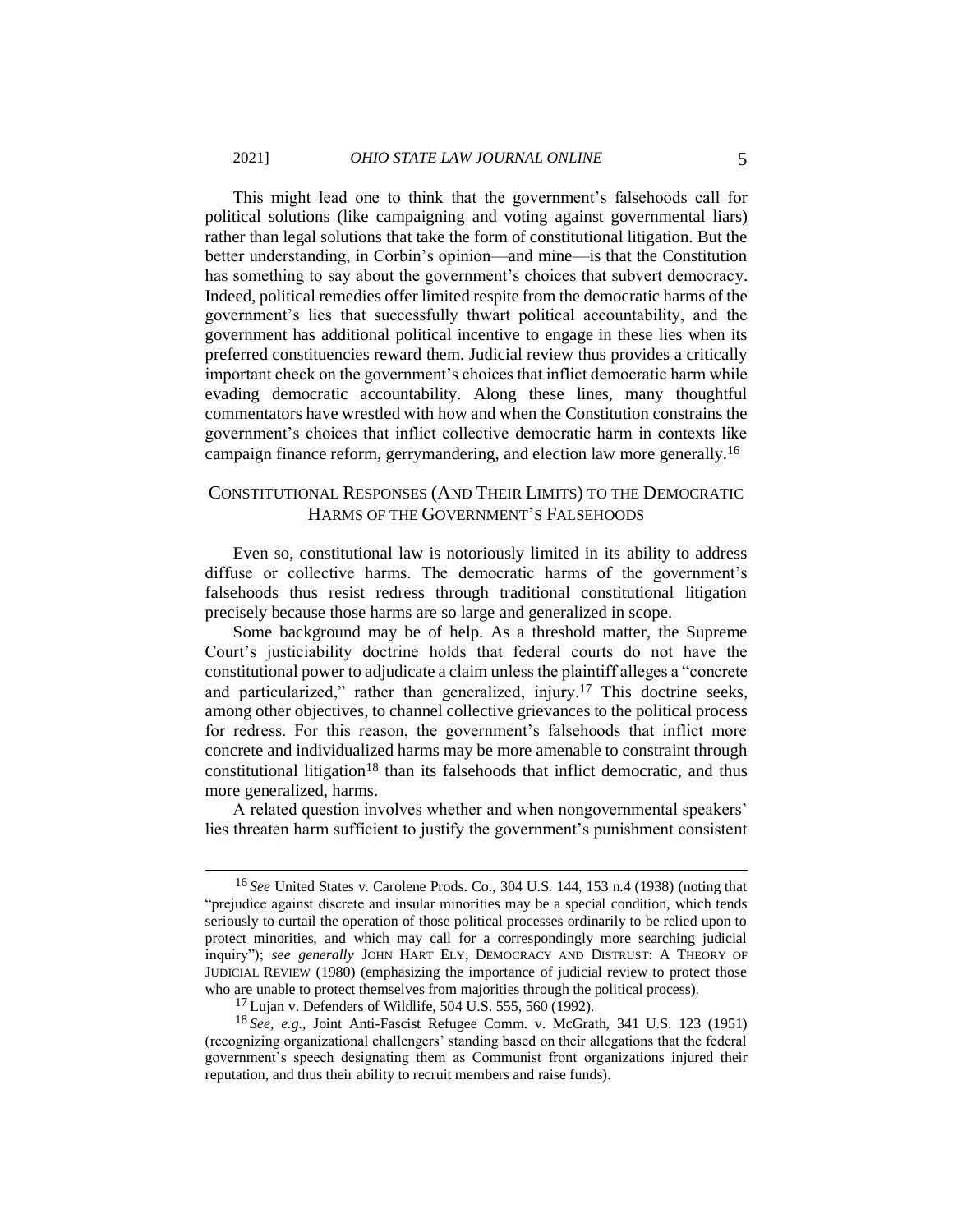with the First Amendment. More specifically, the Court has signaled that a private party's intentional falsehood must inflict "legally cognizable" harm like reputational harm (in the context of defamation), financial harm (in the context of fraud), or physical injury (recall Justice Oliver Wendell Holmes's familiar example of falsely shouting "fire" in a crowded theater<sup>19</sup>) before the First Amendment permits the government to restrain it.<sup>20</sup> Although the government (unlike private parties) has no First Amendment rights of its own, the Court's insistence on a showing of harm in this context reflects concerns relevant to the government's lies as well—more specifically, its search for limiting principles to protect valuable speech (governmental or otherwise) from chilling effects and to restrain the partisan excesses of courts, other government actors, and litigants. Just as courts sometimes fear the overreach of an Orwellian government's Ministry of Truth in regulating our own speech, $21$  they may also worry that constitutional constraints on the government's speech will both offend separation of powers principles and invite opportunistic and abusive litigation by governmental critics who themselves have a tenuous relationship with accuracy and fairness.

For these reasons, as I've written elsewhere, some of the government's most catastrophic lies are those most "resistant to redress."<sup>22</sup> I find this deeply frustrating. Professor Corbin does too.

Like Corbin, I have long felt that the threats sometimes posed by the government's speech are both real and underappreciated—indeed, the government's speech can be *more* dangerous than our speech precisely because of its governmental source. And, like Corbin, I find that the Supreme Court's current doctrine fails to grapple fully with the ways in which the government's speech sometimes affirmatively threatens constitutional commitments. And we both think that various strands of constitutional theory and precedent offer opportunities to address this failure.

To this end, elsewhere I've proposed that we ask and answer a series of questions about the consequences of, and the motivations underlying, the government's speech when thinking about whether and when that speech violates the Constitution.<sup>23</sup>

When we look at the effects of the government's speech, I propose that we ask whether the government's speech has altered its targets' choices and opportunities to their disadvantage, and whether a specific constitutional provision forbids the government from causing such harm. Think, for example, of the government's threats that silence dissenters as effectively as jailing them,

<sup>19</sup> *See* Schenck v. United States, 249 U.S. 47, 52 (1919) ("The most stringent protection of free speech would not protect a man in falsely shouting fire in a theatre and causing a panic.").

<sup>20</sup> *See* United States v. Alvarez, 567 U.S. 709, 719 (2012) (plurality opinion).

<sup>21</sup> *See id.* at 723.

<sup>22</sup> NORTON, *supra* note 7, at 134.

<sup>23</sup> *See generally id.* The next three paragraphs' discussion draws extensively from that work.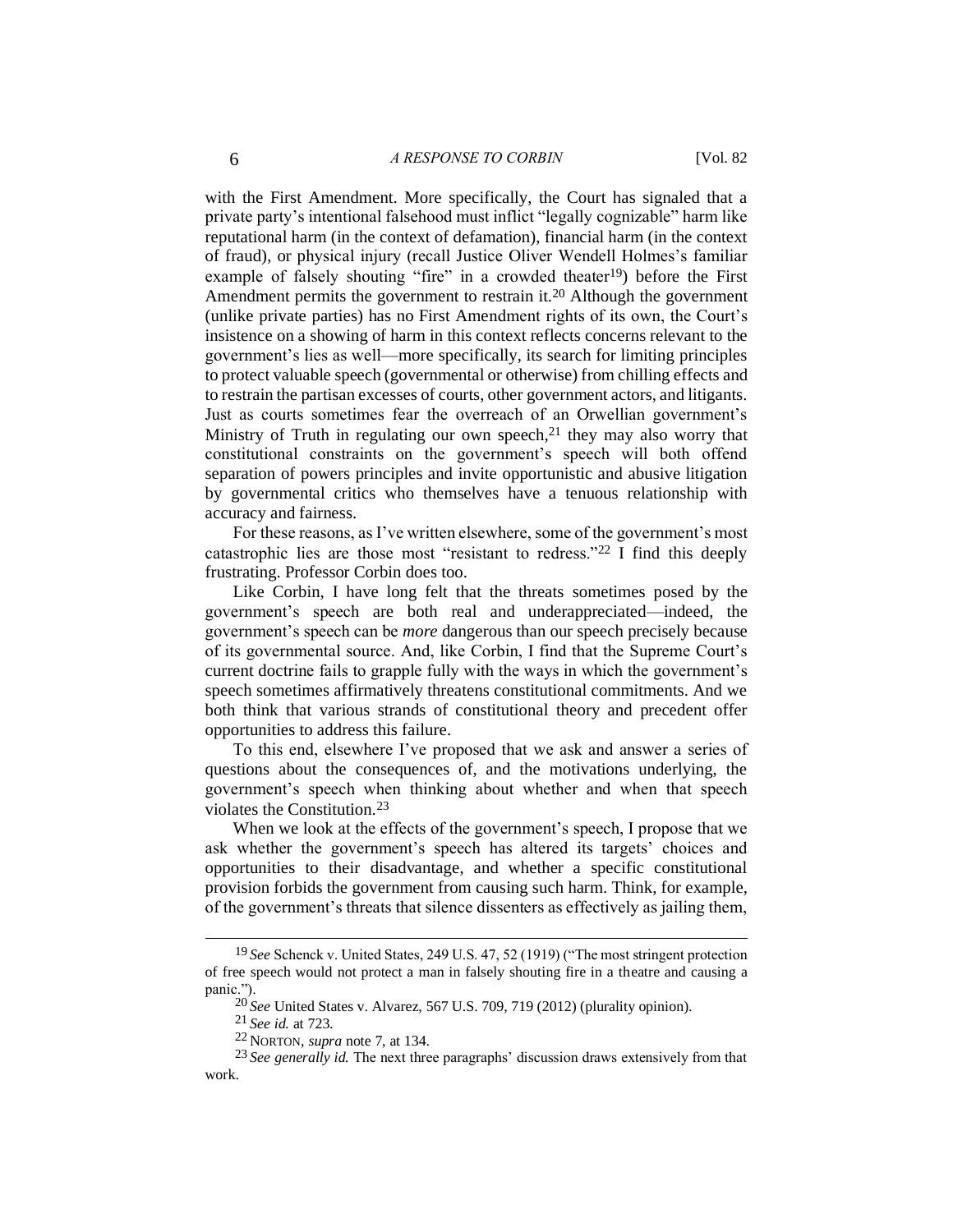the government's lies that pressure its targets into relinquishing their constitutional rights as effectively as denying those rights outright, or the government's religious speech that coerces listeners' participation in prayer or other religious observance as effectively as fining or taxing those who fail to partake.

Under certain constitutional understandings, moreover, the government's speech may violate specific constitutional provisions when it inflicts expressive, or dignitary, harm upon its targets: think here of the government's speech, including but not limited to its falsehoods, that communicates a message of disrespect or hostility to its targets based on who they are or what they believe.

We can also look at the government's motives for speaking and ask *why* the government chose to speak in a certain way, and whether a specific constitutional provision denies the government the power to speak for that reason. This can be the case, for example, of the government's speech intended to interfere with constitutionally protected rights, as well as to advance some religions at the expense of others or to harm members of unpopular groups. Focusing on the government's purposes when speaking also offers a plausible limiting principle (one that interests Corbin too): although government speakers (along with the rest of us) need some breathing room to make honest mistakes, we need not leave them room for intentional or reckless falsehoods.

No doubt there are alternative approaches to the constitutional problems raised by the government's speech, and I hope others will continue to explore those possibilities.<sup>24</sup> Professor Corbin's article does exactly that.

To this end, Corbin's article thoughtfully explores whether and when we should understand the Free Speech Clause to prohibit what she calls "the government's propaganda"—that is, "the government's knowing or reckless propagation of verifiably false or misleading statements of fact on matters of public concern."<sup>25</sup>

Drawing from the Free Speech Clause doctrine that applies to the government's regulation of nongovernmental speakers, Corbin seeks to capture the universe of governmental lies most likely to inflict democratic harms. She thus proposes that courts apply strict scrutiny to the government's speech that intentionally or recklessly asserts a verifiably false or misleading statement of fact on a matter of public concern. As she observes, the Court's doctrine already requires judges to make these assessments "albeit not all at the same time"<sup>26</sup> (and albeit not always without difficulty). These assessments thus do "not

 $24$  For instance, in addition to the Free Speech Clause and Due Process Clause constraints identified *supra* notes 2–7 and accompanying text, we might also explore Article II's requirement that the President "take Care that the laws be faithfully executed" and Article IV's guarantee to every state "a Republican form of government" as possible constraints on governmental falsehoods that inflict democratic harm. To be sure, these possibilities would rely less on precedent or historical practice than on methodologies emphasizing constitutional structure, purpose, pragmatism, and ethics.

<sup>25</sup>Corbin, *supra* note 1, at 818.

<sup>26</sup> *Id.* at 829.